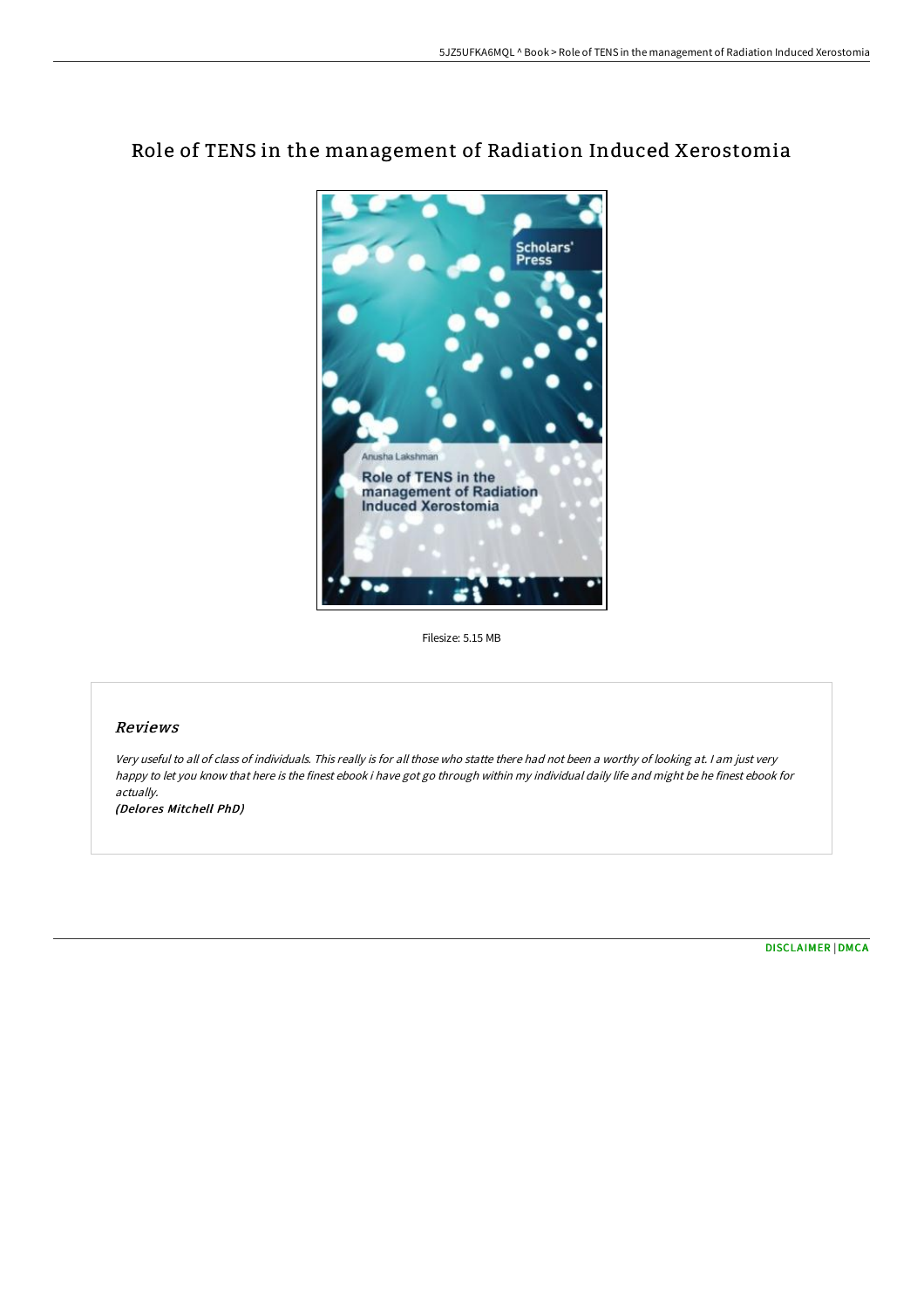## ROLE OF TENS IN THE MANAGEMENT OF RADIATION INDUCED XEROSTOMIA



Condition: New. Publisher/Verlag: Scholar's Press | Xerostomia is the symptom of oral dryness resulting from decreased salivary flow. The main causes of xerostomia are medications, radiation therapy of head & neck cancers & autoimmune disorders. Palliative treatments include topical agents, saliva substitutes. Systemic sialogogues like pilocarpine stimulate salivary flow but often have side effects. Transcutaneous electrical nerve stimulation (TENS) is a well-known physical therapy, which is useful for the relief of pain. Electrostimulation was studied in the past and showed moderate promise but never became part of the main stream therapy for better management of xerostomia. Results of preliminary investigations of non-invasive electronic stimulation of reflex salivation in xerostomic patients have been encouraging. But researches in this area have been sparse. Hence, this book enlightens about how the TENS is used in the better management of radiation induced xerostomia patients. It explains the mechanism of TENS on salivary glands and as this pilot study is promising, it imposes researchers to pursue study in this field. | Format: Paperback | Language/Sprache: english | 124 pp.

⊕ Read Role of TENS in the [management](http://techno-pub.tech/role-of-tens-in-the-management-of-radiation-indu.html) of Radiation Induced Xerostomia Online  $\mathbf{r}$ Download PDF Role of TENS in the [management](http://techno-pub.tech/role-of-tens-in-the-management-of-radiation-indu.html) of Radiation Induced Xerostomia